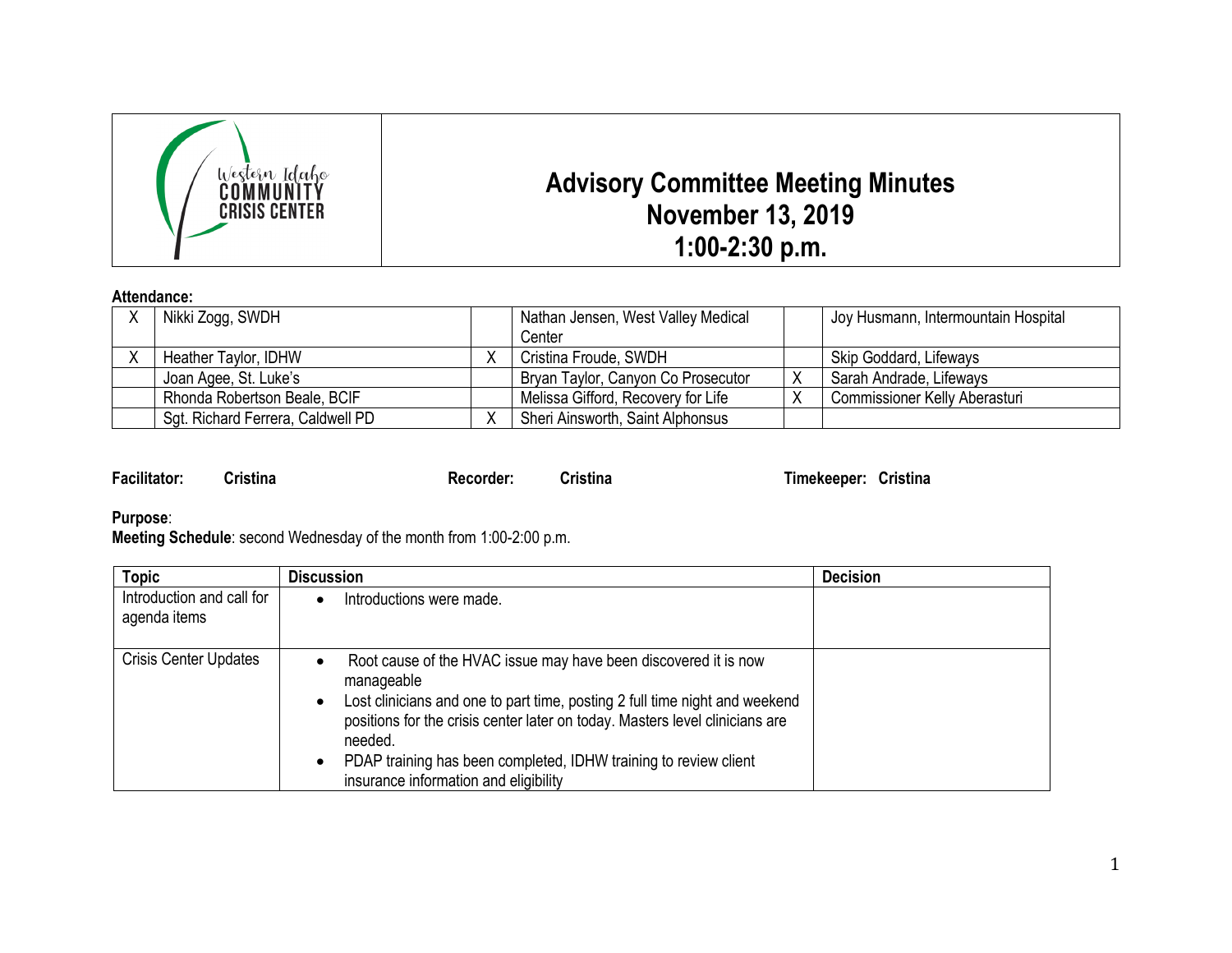|                      | Intake packet now includes getting screened for eligibility of insurance<br>$\bullet$<br>and if they have insurance |  |
|----------------------|---------------------------------------------------------------------------------------------------------------------|--|
|                      |                                                                                                                     |  |
|                      | Liz and Sarah provided a tour to IPN related to credentialing of the crisis<br>$\bullet$                            |  |
|                      | center. It went incredibly well.                                                                                    |  |
|                      | High school students were interested in the crisis center as a community<br>$\bullet$                               |  |
|                      | hub                                                                                                                 |  |
|                      | Another senior was doing a project on suicide prevention and toured the<br>$\bullet$                                |  |
|                      | center, completed a mock intake                                                                                     |  |
|                      | Cristina asked if the eligibility screening and how the weekly census<br>$\bullet$                                  |  |
|                      | reports still shows unknown and if that would change now with the                                                   |  |
|                      | screening to no insurance or insurance type. Sarah will follow up.                                                  |  |
|                      | Cristina provided information on numbers for October:<br>$\bullet$                                                  |  |
|                      | $\circ$ 33 services provided                                                                                        |  |
|                      | Insurance: 7 had Medicaid, 9 uninsured, 3 Medicare, 8 unknown<br>$\circ$                                            |  |
|                      | Discharge disposition: 7 to family, 6 home, 20, homeless, 3<br>$\circ$                                              |  |
|                      | hospitals, 1 mental health provider, 4 other, 1 readmit, 1 shelter                                                  |  |
|                      | Nikki questioned if clients were assisted with Medicaid applications. Sara<br>$\bullet$                             |  |
|                      | confirmed they were                                                                                                 |  |
|                      | Heather asked if that new process was a burden to getting people into the<br>$\bullet$                              |  |
|                      | crisis center. Sarah stated that the process was different depending on                                             |  |
|                      | personnel and clients.                                                                                              |  |
|                      | Sarah stated the admission times depend on the client needs<br>$\bullet$                                            |  |
|                      | Telehealth is available but they have not received a call to use it and will<br>$\bullet$                           |  |
|                      | be working to train staff on how to use it.                                                                         |  |
|                      |                                                                                                                     |  |
|                      | Telehealth will be tested at the Board of health meeting and regional<br>$\bullet$                                  |  |
| Outreach & Marketing | behavioral health board meeting                                                                                     |  |
|                      | Cristina provided and update on meeting with Lifeways<br>$\bullet$                                                  |  |
|                      | Lifeways will be working on some marketing, outreach and the<br>$\circ$                                             |  |
|                      | website for the crisis center to help improve the census numbers                                                    |  |
|                      | Heather would like the tour of the crisis center on the website<br>$\bullet$                                        |  |
|                      | Nikki discussed adding something on crisis center information to SWDH<br>$\bullet$                                  |  |
|                      | website                                                                                                             |  |
|                      | Adding crisis center info on the county websites<br>$\bullet$                                                       |  |
|                      | Nikki asked commissioner Aberasturi how we would link the information to                                            |  |
|                      | county websites                                                                                                     |  |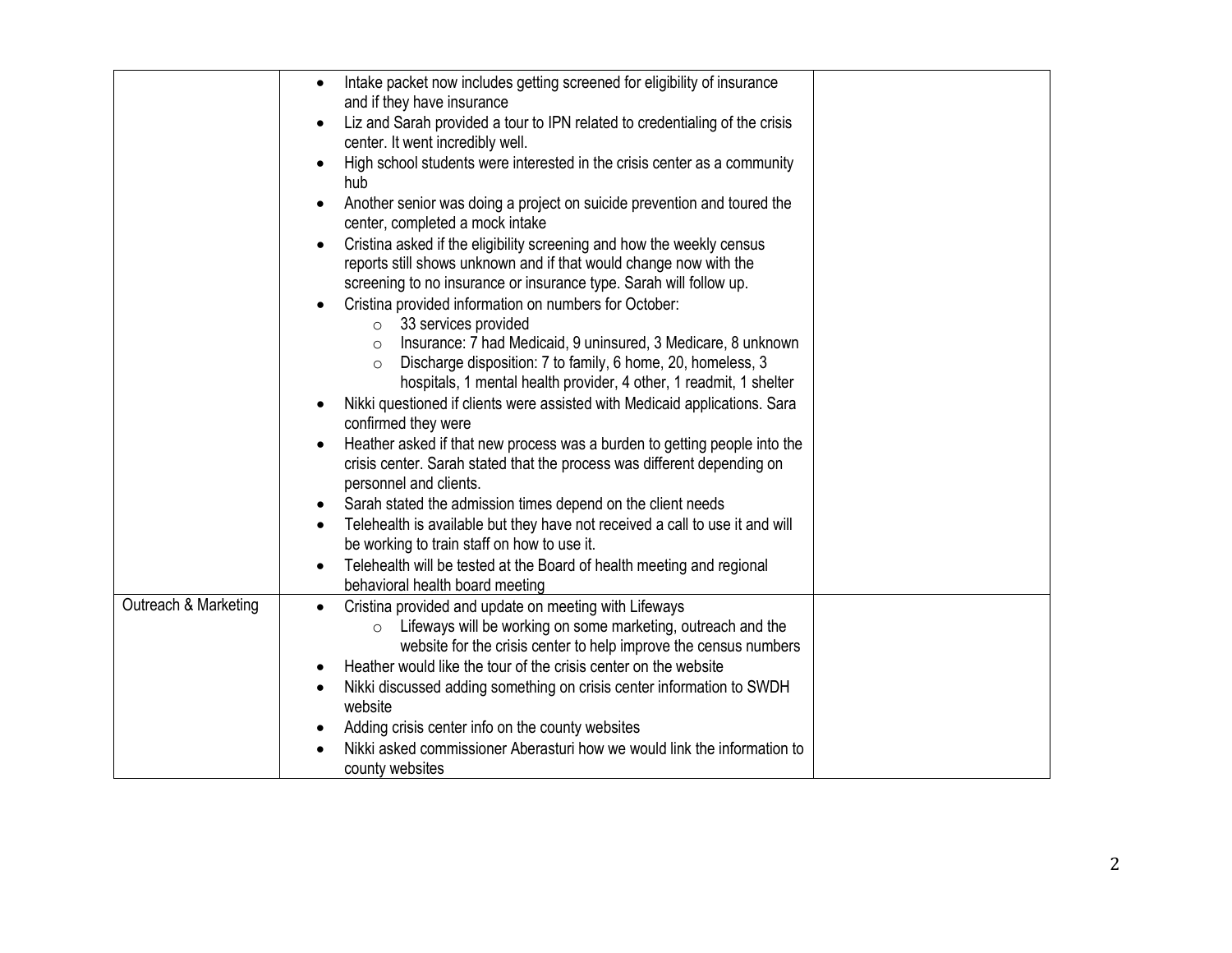|                                               | It was asked if the suicide hotline provided warm handoffs to the crisis<br>$\bullet$<br>center with three way calling? Sarah stated that was not the case at the<br>moment<br>Marketing for telehealth with be needed<br>Heather had staff share brochures with early release program<br>$\bullet$<br>Discuss in workgroup when website will go live and printing new<br>$\bullet$<br>brochures with website information<br>Heather stated the cards were helpful also<br>Workgroup will reevaluate the card and see if revisions are needed<br>The center is called crisis so that could prevent people from accessing the<br>center<br>Website should describe who can come to the crisis center. What is a                                                                                              |  |
|-----------------------------------------------|-------------------------------------------------------------------------------------------------------------------------------------------------------------------------------------------------------------------------------------------------------------------------------------------------------------------------------------------------------------------------------------------------------------------------------------------------------------------------------------------------------------------------------------------------------------------------------------------------------------------------------------------------------------------------------------------------------------------------------------------------------------------------------------------------------------|--|
|                                               | crisis?<br>Do we have brochures at county jails?<br>Add telehealth to brochure<br>$\bullet$<br>In website include description of how telehealth works<br>٠<br>Tear off flyer for the courts is needed<br>$\bullet$<br>Look into Optum or speedy foundation for brochure cost, US ecology,<br>$\bullet$<br>Valivue high school and elevate academy could possibly print internally<br>$\bullet$                                                                                                                                                                                                                                                                                                                                                                                                              |  |
| <b>Crisis Center</b><br>Needs/Issues/Concerns | Need staff, doing another drive for clothing<br>$\bullet$<br>Need men's sweat pants, scrubs, L-2x<br>$\bullet$<br>Lifeways has made a request to SVDP<br>$\bullet$<br>Heather will talk to mental health coordinator for projects that are required<br>$\bullet$                                                                                                                                                                                                                                                                                                                                                                                                                                                                                                                                            |  |
| <b>Sustainability Update</b>                  | BlueCross BlueShield still waiting on follow up from both<br>$\bullet$<br>IPN did a site visit, nothing formal<br>$\bullet$<br>Letter and email from Ross provided confirmation that the crisis center<br>$\bullet$<br>would continue to be fully funded<br>Josh and Ryan working on letter to help with payer credentialing process<br>$\bullet$<br>There is a waiver that includes the crisis center for Medicaid expansion,<br>Idaho has not heard back on it is expected to be approved because it has<br>been approved in other states<br>We are hoping that gets done by the end of the year because the state<br>cannot pay for the expansion with the feds paying for 90% of it<br>Nikki discussed reengaging the hospitals and cities in January or<br>February as part of the sustainability plan |  |